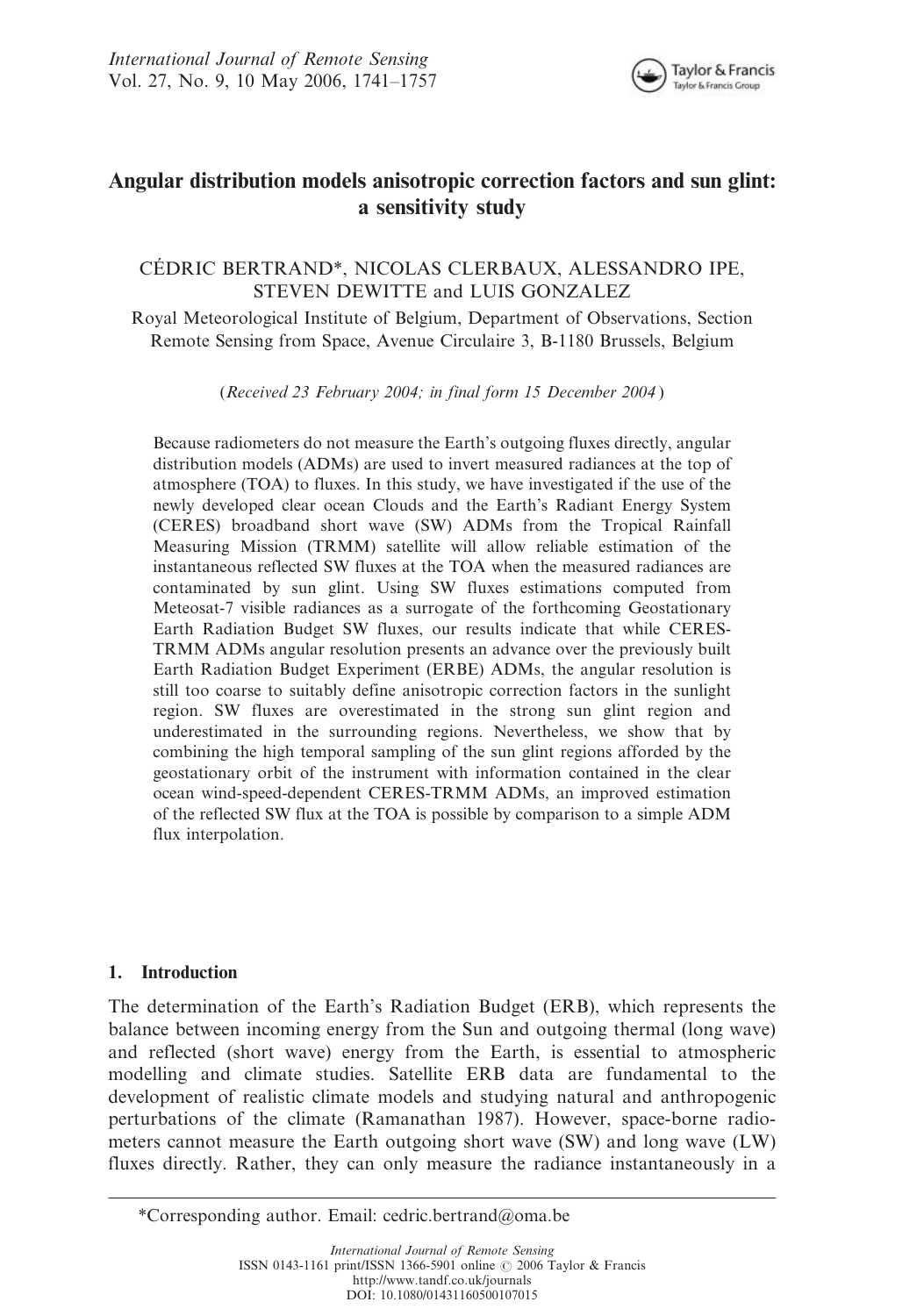single viewing direction. Flux,  $F$ , is related to radiance,  $L$ , as follows:

$$
F(\theta_{\rm s}) = \int_{0}^{2\pi} \int_{0}^{2\pi} L(\theta_{\rm s}, \theta_{\rm v}, \phi) \cos \theta_{\rm v} \sin \theta_{\rm v} \, d\theta_{\rm v} \, d\phi
$$

where  $\theta_s$  is the solar zenith angle,  $\theta_v$ , the observer viewing zenith angle, and  $\phi$  the relative azimuth angle defining the azimuth angle position of the observer relative to the solar plane (see figure 1). Analysis of satellite measurements for ERB determination requires information about the angular characteristics of radiation that is reflected (SW) and emitted (LW) from the Earth–atmosphere system (Smith et al. 1986). These angular characteristics can be defined by models which express, for an imaginary surface element at the top of the atmosphere (TOA), the outgoing radiance intensity as a function of the total hemispheric flux leaving the element (Suttles et al. 1988). Angular distribution models (ADMs) are used to relate the measured radiances to fluxes at the given solar angle, satellite-viewing geometries, surface, and atmospheric conditions:

$$
F_{\text{ani}}(\theta_{\text{s}}) = \frac{\pi L(\theta_{\text{s}}, \theta_{\text{v}}, \phi)}{R(\theta_{\text{s}}, \theta_{\text{v}}, \phi)}
$$
(1)

where R, the ADM dependent anisotropic factor for a given scene type and viewing geometry, is the ratio between the assumed Lambertian flux to the real flux (Suttles et al. 1988). As an example, if the reflected (or emitted) energy is spatially uniform, the anisotropic factor will be 1 in all observation directions, and the flux can be computed from the measured radiance by simply multiplying by a factor of  $\pi$ .

Basically, SW ADMs are constituted by anisotropic factors, R, and (broadband) albedos, A. Each ADM is constructed from a large ensemble of radiance measurements that are sorted into discrete angular bins and parameters that define the ADM scene type (e.g. ocean, land, snow, and clouds). The ADM anisotropic



Figure 1. Sun glint geometry.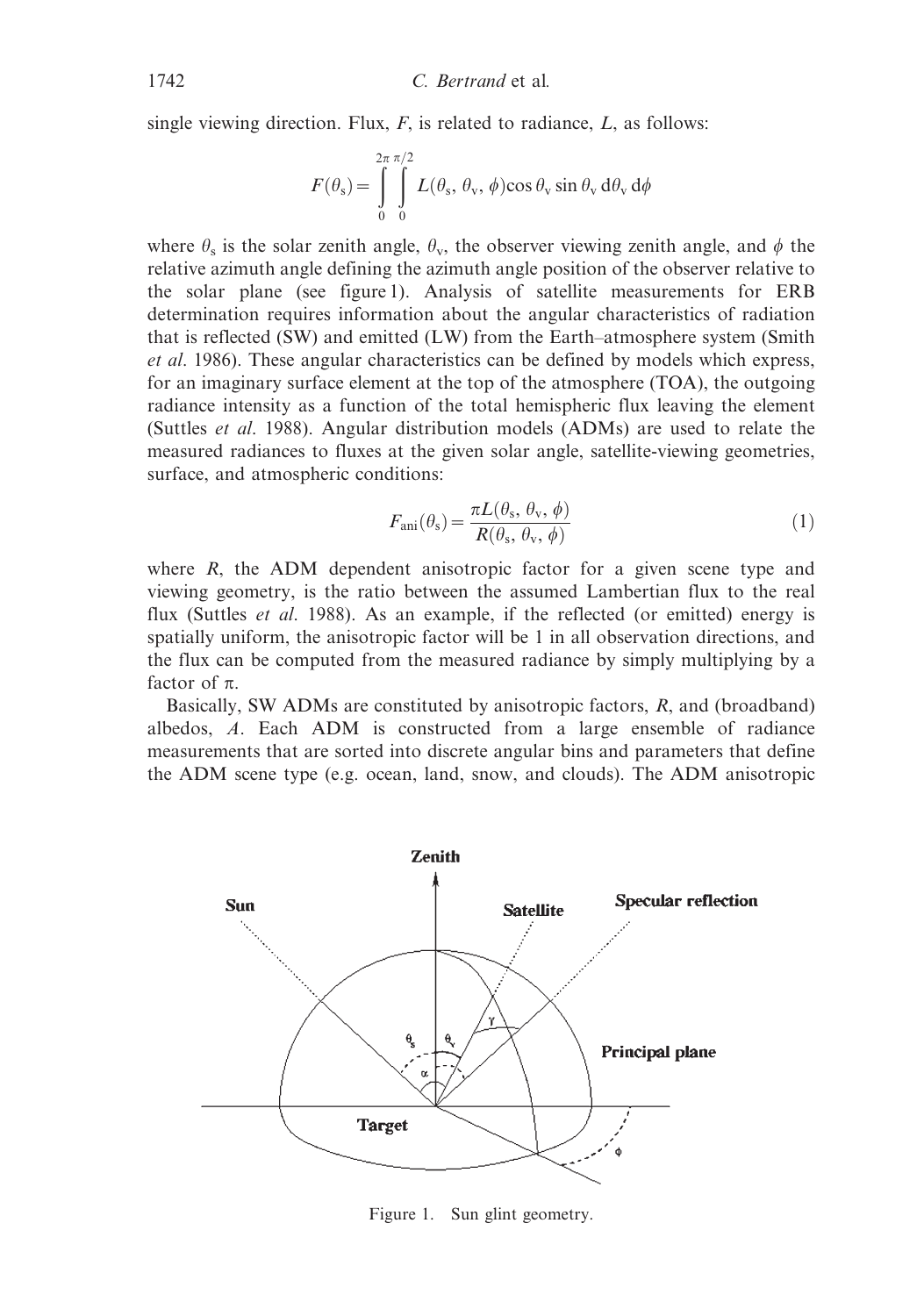factors for a given scene type *j* are given by (Loeb *et al.* 2002):

$$
R_j(\theta_{\rm si}, \theta_{\rm vk}, \phi_1) = \frac{\pi L_j(\theta_{\rm si}, \theta_{\rm vk}, \phi_1)}{F_j(\theta_{\rm si})}
$$

where  $L_i(\theta_{si}, \theta_{vi}, \phi_1)$  is the mean outgoing broadband radiance at TOA (corrected for the Earth–Sun distance) for a given interval of solar zenith angle  $\theta_{si}$ , viewing zenith angle  $\theta_{\rm vk}$ , and relative azimuth angle  $\phi_i$ ;  $F_i(\theta_{si})$  is the corresponding flux determined by integration of  $L_i(\theta_{si}, \theta_{vk}, \phi_l)$  over all upwelling directions. The broadband albedos for a given scene type j are given by:

$$
A_j(\theta_{si}) = \frac{F_j(\theta_{si})}{E_o \cos \theta_{si}}
$$

where  $E_0$  is the solar constant corrected for the Sun–Earth distance.

In principle, when the angular distribution of the energy is known (or can be characterized by the use of an ADM), equation (1) can be used to estimate TOA flux in any viewing geometry. However, when the satellite viewing geometry tends towards the ocean specular reflection direction, the radiance increase for a change in angle as small as  $1^\circ$  can be quite large. Because such changes are in practice unresolved by the relatively coarse angular bins resolution used to define ADMs, instantaneous TOA flux estimates are generally unreliable for footprints near the specular reflection direction (see figure 1). Consequently, the radiance-to-flux conversion is generally not performed in the sun glint regions. However, ignoring these samples (e.g. by not providing a TOA flux estimate) can introduce biases in regional mean fluxes because fluxes over cloudy portions of a region will contribute disproportionately to the overall regional mean. To avoid this, Loeb *et al.* (2003) propose bypassing radiance measurements affected by sun glint and estimate fluxes in cloud-free sun glint by the clear ocean wind-speed-dependent ADM TOA flux (actually the albedo) interpolated at the solar zenith angle of the observation:

$$
F_{\rm alb}(\theta_{\rm s}) = E_{\rm o} \cos \theta_{\rm s} A(\theta_{\rm s})
$$
\n(2)

In the present paper, we have investigated if the newly developed Clouds and the Earth's Radiant Energy System (CERES) (Wielicki et al. 1996) broadband SW ADMs (Loeb et al. 2003) from the Tropical Rainfall Measuring Mission (TRMM) satellite (Kummerow et al. 1998) are suitable when performing radiance-to-flux conversion from clear ocean radiance measurements contaminated by sun glint. Moreover, being involved in the Geostationary Earth Radiation Budget (GERB) radiometer (Harries and Crommelynck 1999) ground segment, we have also investigated if it is possible to improve Loeb *et al.*'s climatological ADM flux estimate approach (equation  $(2)$ ) in regard to the high temporal sampling afforded by geostationary data. The GERB ground segment aims to deliver nearly real-time estimates of the radiation budget for the regions covered by Meteosat Second Generation (MSG-1) (Schmetz et al. 2002) at the  $3\times3$  Spinning Enhanced Visible and Infra Red Imager (SEVIRI) pixels resolution. The resolution enhancement is obtained by merging data streams from the two instruments (the GERB spatial resolution is about 50 km at nadir, and the SEVIRI resolution is 3 km at the satellite sub-point).

It is worth pointing out that in the absence of reliable GERB data at this time (while Meteosat Second Generation commenced routine operations on 29 January 2004, the GERB instrument is still in validation phase), we will consider in the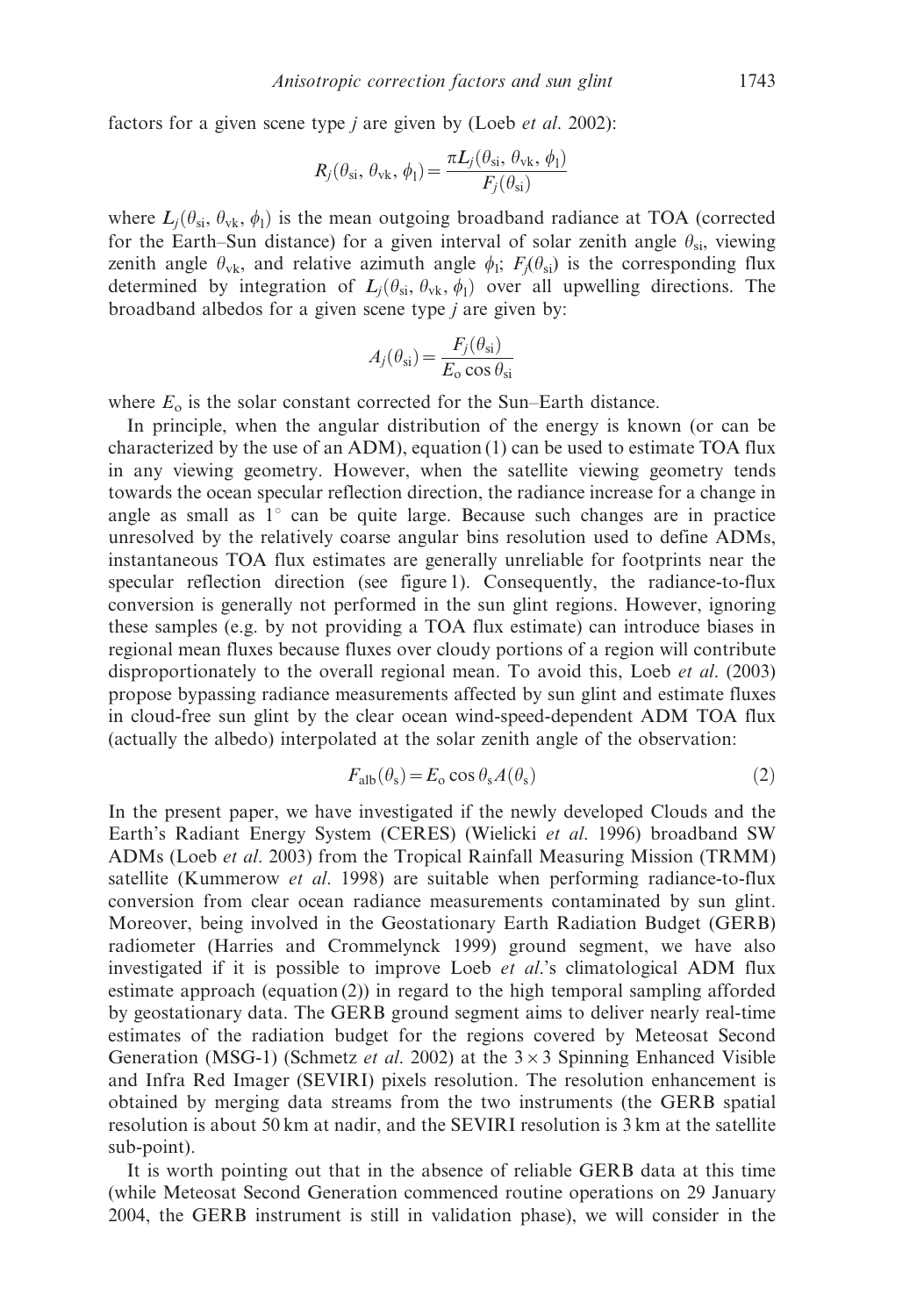following SW fluxes retrieved from Meteosat-7 (MS-7) data using the CERES-TRMM broadband SW ADMs to perform, the SW radiance-to-flux conversion as a surrogate for the GERB SW fluxes at the  $3 \times 3$  SEVIRI resolution.

This paper is subdivided as follows: first, before describing how the outgoing short wave radiative fluxes are retrieved from MS-7 data, we present the clear oceanic zones and months selected for our sensitivity study. Next, we compare and discuss different ways to provide SW fluxes at the TOA when initial radiance measurements are contaminated by sun glint. Finally, we summarize the conclusions.

#### 2. Study areas definition and selected MS-7 data

Rather than estimating the glint reflectance on every ocean pixel in each MS-7 slot using the illumination and observation geometry of each pixel as well as external knowledge of the wind speed and direction to determine the level of sun glint contribution (Cox and Munk 1954a, b), we have considered here that water pixels located inside a glint angle,  $\gamma^1$  (see figure 1) threshold value of 15° in each MS-7 slots exhibited a sun glint contamination in the measured visible MS-7 radiance. Note that such a threshold value (which is quite similar to that applied by Giglio et al. (2003) on MODIS data) has been chosen to select pixel radiances which are likely to exhibit sun glint (case studies indicate that sun glint may contaminate pixel radiances as far as  $40^{\circ}$  from the specular angle).

In the following, we have restricted our sensitivity study to the clear oceanic areas defined by a glint angle lower or equal to  $15^{\circ}$  on the MS-7 07:00, 12:00, and 17:00 UTC time slots during the months of February and July 2003. Similar results are found for other oceanic regions of sun glint occurrence and months. The selected zones are shown in figure 2 for 15 February and 15 July 2003, respectively. As we can see on the panels in figure 2, the glint zone moves westward throughout the day in the MS-7 disk and in latitude during the year. Due to the geostationary orbit of the MS-7 sensor, the sun glint zone can appear with a elliptic shape on the MS-7 disk. By contrast, polar orbiting imageries show an alongated pattern aligned with orbit direction if the satellite subpoint and the solar subpoint are sufficiently close. Finally, for a given day and pre-defined sun glint zone, we have considered all available half-hourly MS-7 slots.

### 3. Reflected TOA SW flux computation

MS-7, like other imaging radiometers of meteorological satellites, is first designed to make pictures of cloud patterns and accurate radiometric calibrations of their channels are not emphasized. Infrared and water-vapour channel calibration is provided, but there is no onboard calibration system for the visible channel (only a raw estimate of the

$$
\cos\!\gamma\!=\!\mu_{\rm s}\mu_{\rm v}\!+\!\sqrt{\left(1\!-\!\mu_{\rm s}\right)^{\!2}}\sqrt{\left(1\!-\!\mu_{\rm v}\right)^{\!2}}\!\cos\phi
$$

<sup>&</sup>lt;sup>1</sup>In a target-fixed, the local coordinates system with the y-axis aligned with the sun azimuth, given the sun zenith angle,  $\theta_s$ , and the sensor zenith angle,  $\theta_v$ , and the azimuth angle,  $\phi$ , specifying the reflected ray, the specular reflection angle (glint angle),  $\gamma$ , is given by:

where  $\mu_s$  and  $\mu_v$  are the cosines of the solar and viewing zenith angles, respectively. Note that on figure 1,  $\alpha$  is the scattering angle.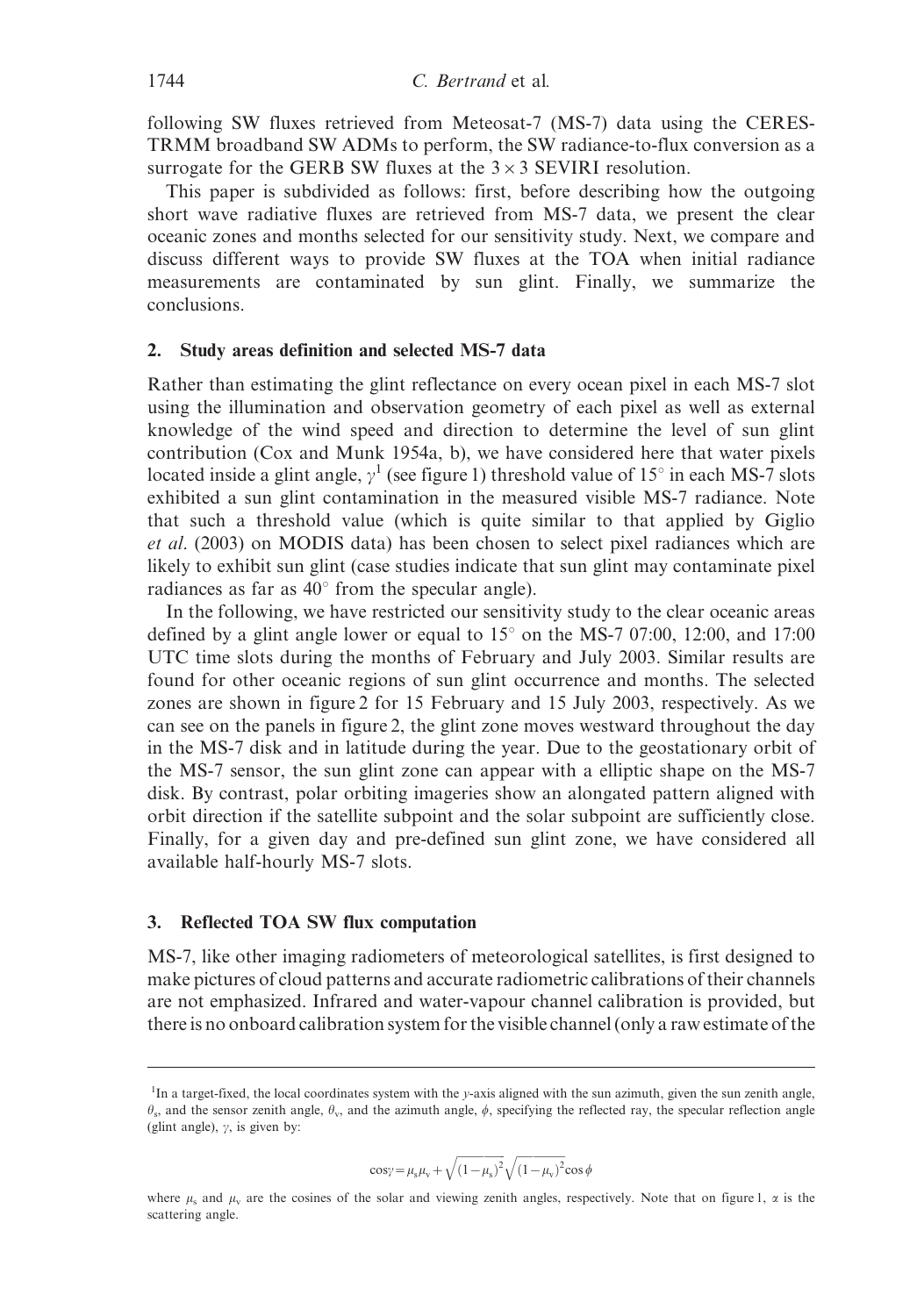

Figure 2. Sun glint area in the MS-7 disk as defined by considering a glint angle threshold value of 15° (black zone in the panels) in the MS-7 (a) 07:00, (b) 12:00 and, (c) 17:00 UTC time slots on 15 February 2003, respectively. The same is provided on 15 July 2003 for the MS-7 (d) 07.00, (e) 12:00 and, (f) 17:00 UTC time slots.

visible channel calibration is provided by Eumetsat). To overcome this weakness, a cross-calibration of the MS-7 visible channel has been performed (Clerbaux 2002) according to the well-calibrated short wave channel of the CERES instrument on the TRMM and Terra low-orbit spacecrafts (Wielicki et al. 1996).

MS-7 does not provide the total SW radiance reaching the instrument but only the radiance in its visible channel  $(0.45-1.0 \,\mu\text{m})$ . For this reason, the total SW radiance is estimated from the visible filtered measurements using a third-degree regression on the filtered measurements:

$$
L_{\rm sw} = D_0(\theta_{\rm s}) + D_1(\theta_{\rm s})L_{\rm vis} + D_2(\theta_{\rm s})L_{\rm vis}^2 + D_3(\theta_{\rm s})L_{\rm vis}^3 \tag{3}
$$

where the regression coefficients  $D_i$  (i=0, ..., 3) depend on the solar zenith angle,  $\theta_s$ , and are obtained by least-mean-square minimization on a database of spectral radiance curves. It is worth pointing out that in equation (3), the narrow band-tobroadband (NB-to-BB) conversion coefficients are neither dependent on the viewing zenith angle nor dependent on the azimuth angle because the radiative transfer model used to generate the spectral radiance database supposes Lambertian surface reflectances.

By contrast to the NB-to-BB SW radiance conversion, our BB radiance-to-flux conversion accounts for the non-isotropic distribution of the radiance. Because most natural surfaces are non-Lambertian, we make use of the newly published CERES-TRMM SW ADMs (Loeb et al. 2003) to perform the angular integration. The instantaneous broadband SW flux,  $F_{\text{ani}}$  is computed from the directional SW broadband radiance by using equation (1) and considering the appropriate CERES ADM scene type.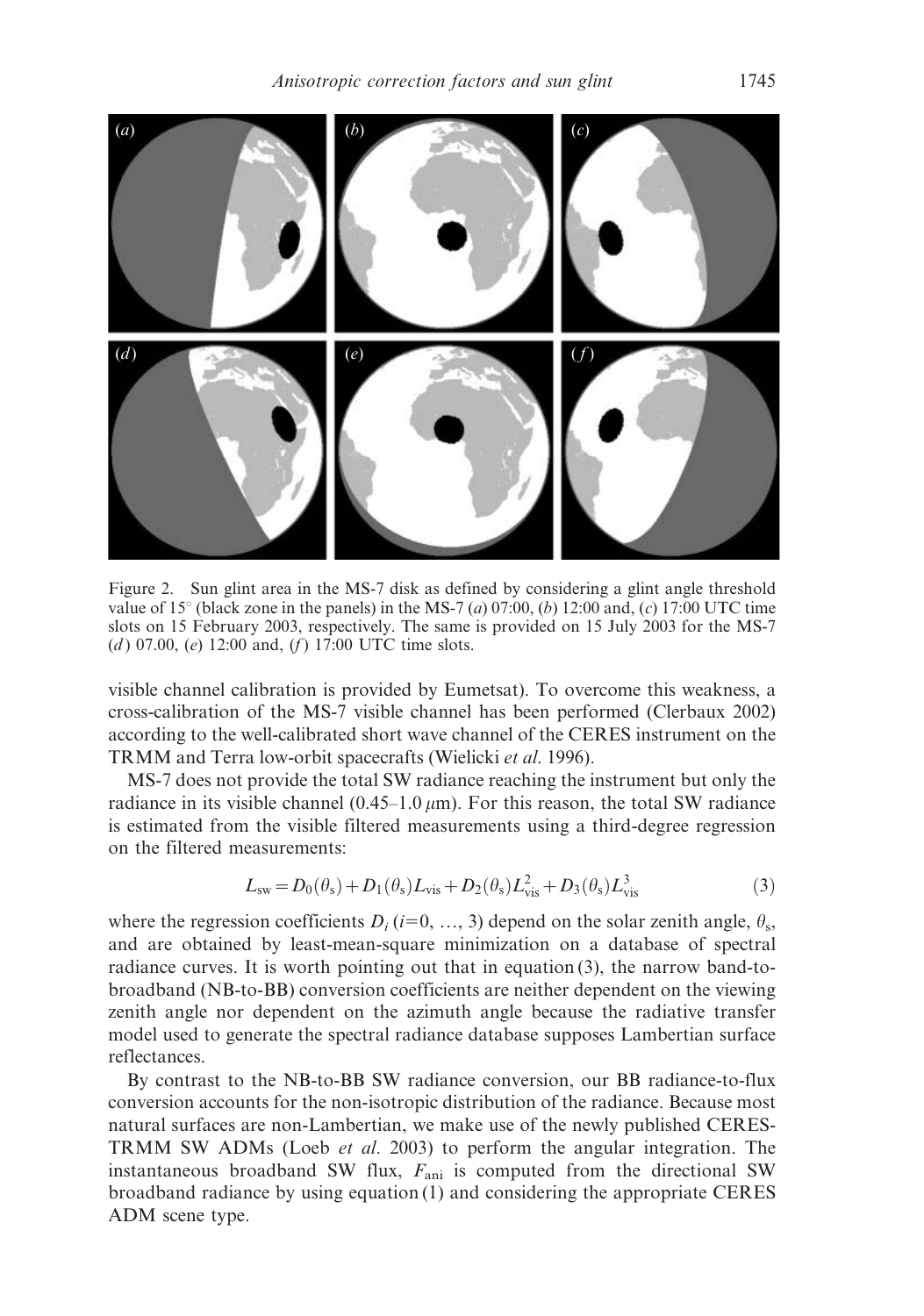CERES ADM scene types are defined according to imager-derived cloud (e.g. cloud phase, cloud fraction, and cloud optical depth) and ECMWF meteorological parameters (e.g. wind speed, precipitable water, surface skin temperature, surface emissivity maps, and vertical profiles of temperature and humidity) that have a strong influence on the anisotropy (or angular variation) of the radiance field. Regarding the angular bins resolution, relative azimuth angles range from 0 to  $180^\circ$ , because the models are assumed to be azimuthally symmetric about the principal plane, and ten angular bins are considered for  $\phi$  with a 10 or 20° step. Angular bins for  $\theta_s$  are defined over the same intervals as for  $\theta_{\rm v}$  (nine angular bins from 0 to 90° in 10° steps). This approach is a major advance over the Earth Radiation Budget Experiment (ERBE) (Barkstrom 1984) ADMs, which used coarser resolution. The ERBE SW anisotropic factors (Suttles *et al.* 1988) were calculated as a function of ten solar zenith angles,  $\theta_s$ , seven viewing zenith angles,  $\theta_{\rm v}$  and, eight relative azimuth angles,  $\phi$ .

Finally, because the anisotropy of the Earth's scenes generally varies with viewing geometry and cloud/clear-sky properties in a continuous manner, whereas the CERES ADMs are defined for discrete angular bins and scene, the CERES anisotropic factors have to be adjusted to avoid introducing large instantaneous flux errors or sharp flux discontinuities between angular bins or scene types. To reduce angular bin discretization errors, we estimate anisotropic factors by linearly interpolating bin-averaged anisotropic factors to each observation angle  $(\theta_s, \theta_v, \phi)$ (in the SW, R, is a function of all three angles). The ADM anisotropic factor,  $R_i(\theta_{si},$  $\theta_{\rm vk}, \phi_{\rm l}$ ), for a given scene type (j), in a given angular bin ( $\theta_{\rm si}, \theta_{\rm vk}, \phi_{\rm l}$ ) is assumed to correspond to the midpoint of the discrete angular bin defined by  $(\theta_{si} \pm \frac{1}{2} \Delta^{\theta_s}, \theta_{vk} \pm \frac{1}{2} \Delta^{\theta_s}, \phi_1 \pm \frac{1}{2} \Delta^{\theta_s})$ , where  $\Delta \theta_s$ ,  $\Delta \theta_v$ ,  $\Delta \phi$ , represent the angular bin resolution, and the estimation of the anisotropic factor for the set of observation angles  $(\theta_s, \theta_v, \phi)$  is then provided by performing a three-dimensional linear interpolation.

## 4. SW fluxes comparison

## 4.1  $F_{ani}$  versus  $F_{alb}$

Figures 3–6 allow comparisons of estimations of the instantaneous reflected clear sky SW fluxes at the TOA as provided by using the standard equation (1) (the  $F_{\text{ani}}$ solid line on right panels) and the climatological ADM flux estimate equation (2) approach (the  $F_{\text{alb}}$  dashed line on right panels), respectively, from sun glint contaninated SW radiance values (provided on left panels). For both methods, the right-hand-side panels in figures 3–6 provide the time evolution (from sunrise to sunset) of the estimated instantaneous clear sky TOA SW flux over the three predefined oceanic regions corresponding to  $(a)$  the sun glint area computed on the daily MS-7 07:00 UTC time slot, (b) the daily MS-7 12:00 UTC time slot, and (c) the daily MS-7 17:00 UTC time slot. Note that the appropriate anisotropic factors (displayed on middle panels in each of these figures) as well as the broadband TOA albedo values required by equations (1) and (2), respectively, originate from the clear ocean CERES-TRMM SW ADM 5 (i.e. all wind speeds clear sky ocean ADM).

Clearly, whatever the number of clear sky ocean pixels involved in the computation of the displayed SW fluxes time series (figure 3 accounts only for single-pixel time series, figure 4 for areas averaged time series, and finally, figures 5 and 6 for monthly mean and areas averaged time series) and the location of sun glint contamination inside the MS-7 disk, the use of the CERES-TRMM broadband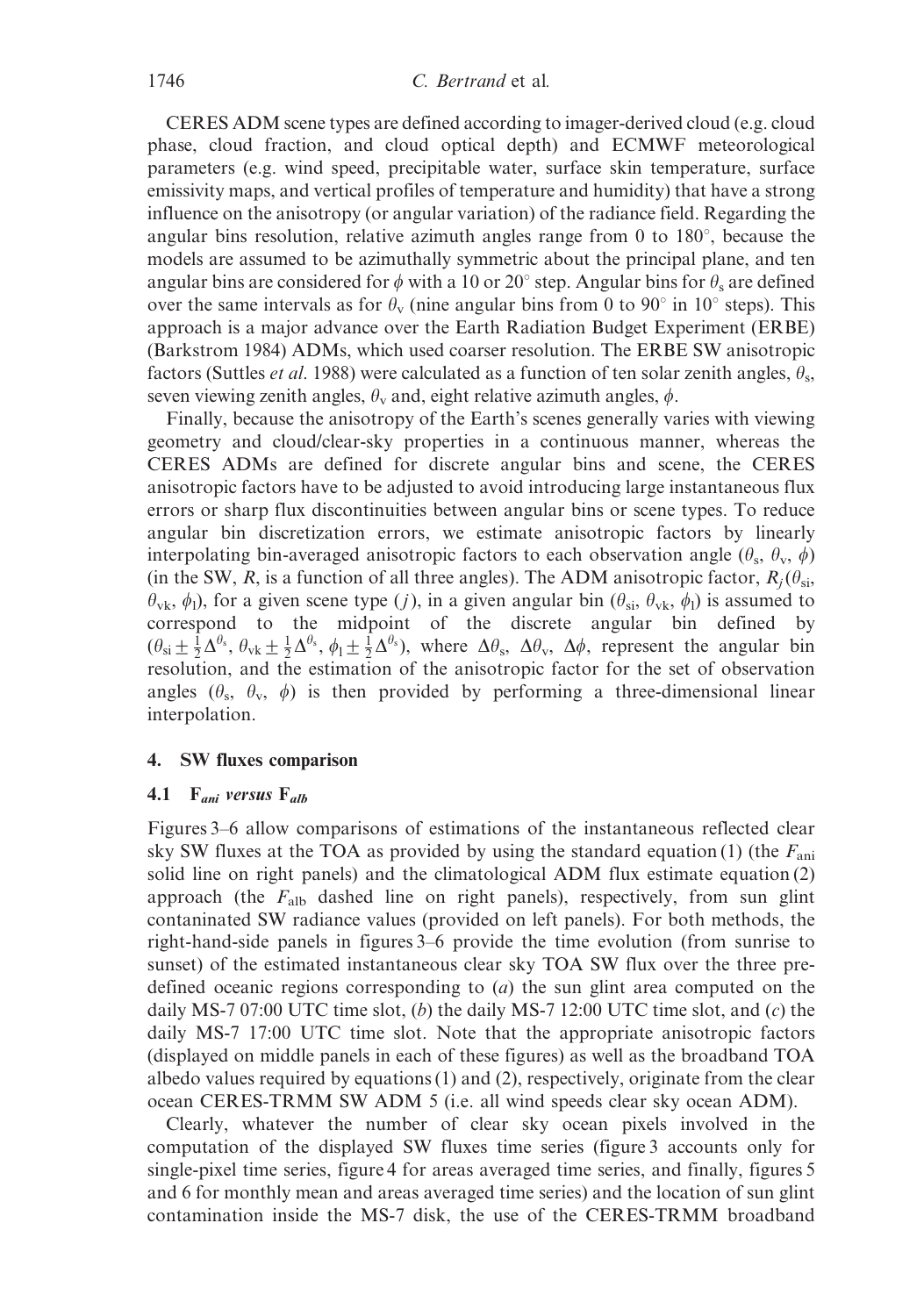

Figure 3. Time evolution (from sunrise to sunset) for a given clear sky oceanic pixel located inside the pre-defined sun glint zone in (a) the MS-7 07:00 UTC time slot (figure  $2(a)$ ), (b) the MS-7 12:00 UTC time slot (figure  $2(b)$ ) and, (c) the MS-7 17:00 UTC time slot (figure  $2(c)$ ) on 15 February 2003 of the SW radiance (left panel), the related clear ocean anisotropic factor from the CERES-TRMM ADM 5 (middle panel), and finally the reflected TOA SW fluxes (right panel). Note that in the right panels, the  $F_{\text{ani}}$  solid line accounts for SW fluxes computed according to equation (1), the  $F_{\text{alb}}$  dashed line according to equation (2) and finally the  $F_{\text{corr}}$  dotted line according to equation (4).

clear ocean SW ADMs anisotropic correction factors does not allow satisfactory retrieval of clear-sky reflected TOA fluxes when SW radiance values are contaminated by sun glint. Related to the ADM anisotropic factor increase during the sun glint perturbation, we observe a large increase in the magnitude of the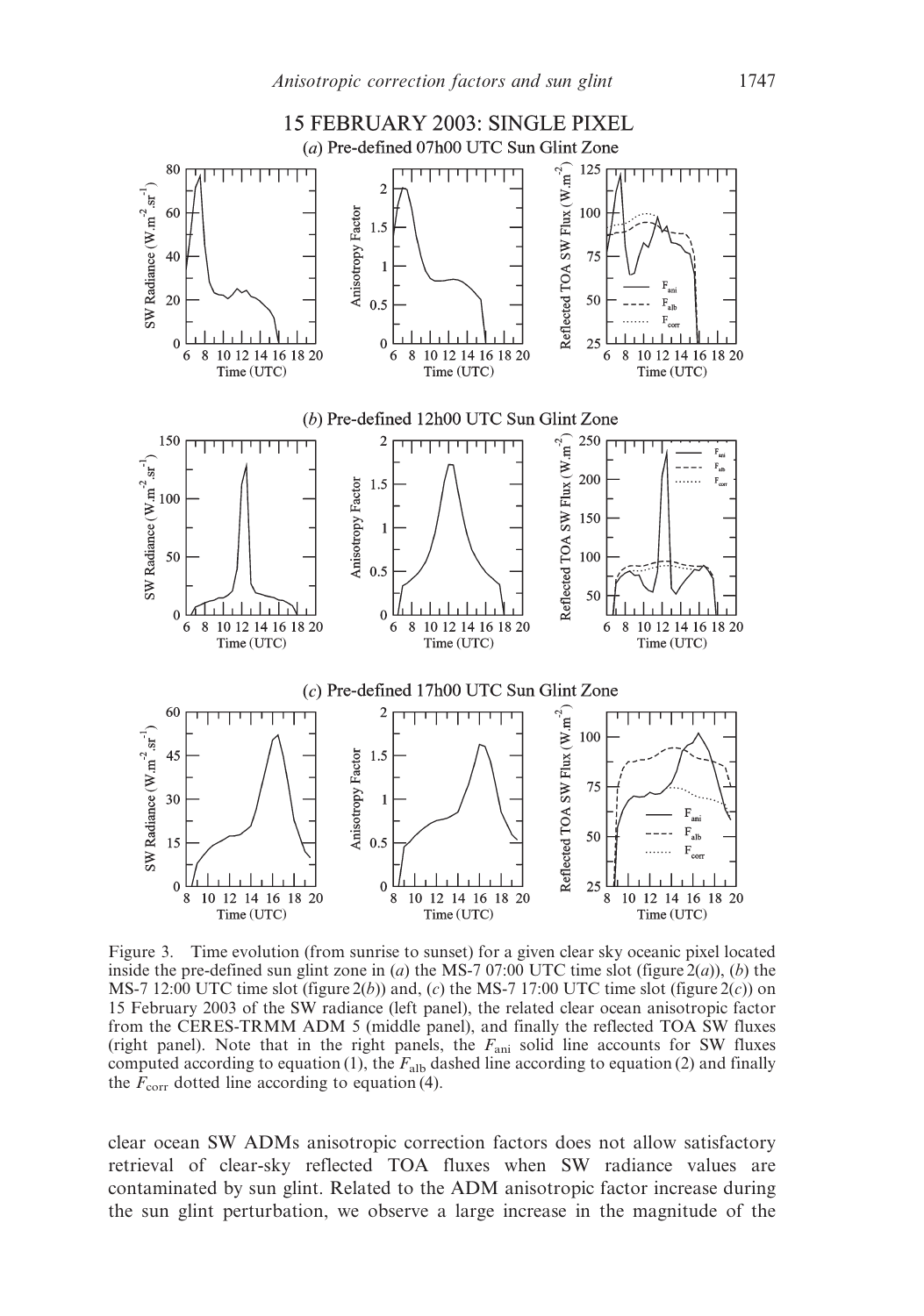

Figure 4. Time evolution (from sunrise to sunset) of the area averaged corresponding to  $(a)$ the MS-7 07:00 UTC time slot (see figure  $2(a)$ ), (b) in the MS-7 12:00 UTC time slot (see figure  $2(b)$ ) and, (c) the MS-7 17:00 UTC time slot (see figure  $2(c)$ ) pre-defined sun glint zone on 15 February 2003 clear ocean SW radiance (left panel), associated clear ocean anisotropic factor from the CERES-TRMM ADM 5 (middle panel), and finally reflected clear sky TOA SW fluxes (right panel). Note that in the right panels, the  $F_{\text{ani}}$  solid line accounts for SW fluxes computed according to equation (1), the  $F_{\text{alb}}$  dashed line according to equation (2) and finally the  $F_{\text{corr}}$  dotted line according to equation (4).

computed instantaneous fluxes at time of strong sun glint perturbation. As we can see on the right-hand side of figure 3B, the difference between the  $F_{\text{ani}}$  and  $F_{\text{alb}}$  fluxes can be as high as  $140 \text{ W m}^{-2}$  (equivalent to a relative difference between the two fluxes of about 150%) for a given pixel at the time of the strongest sun glint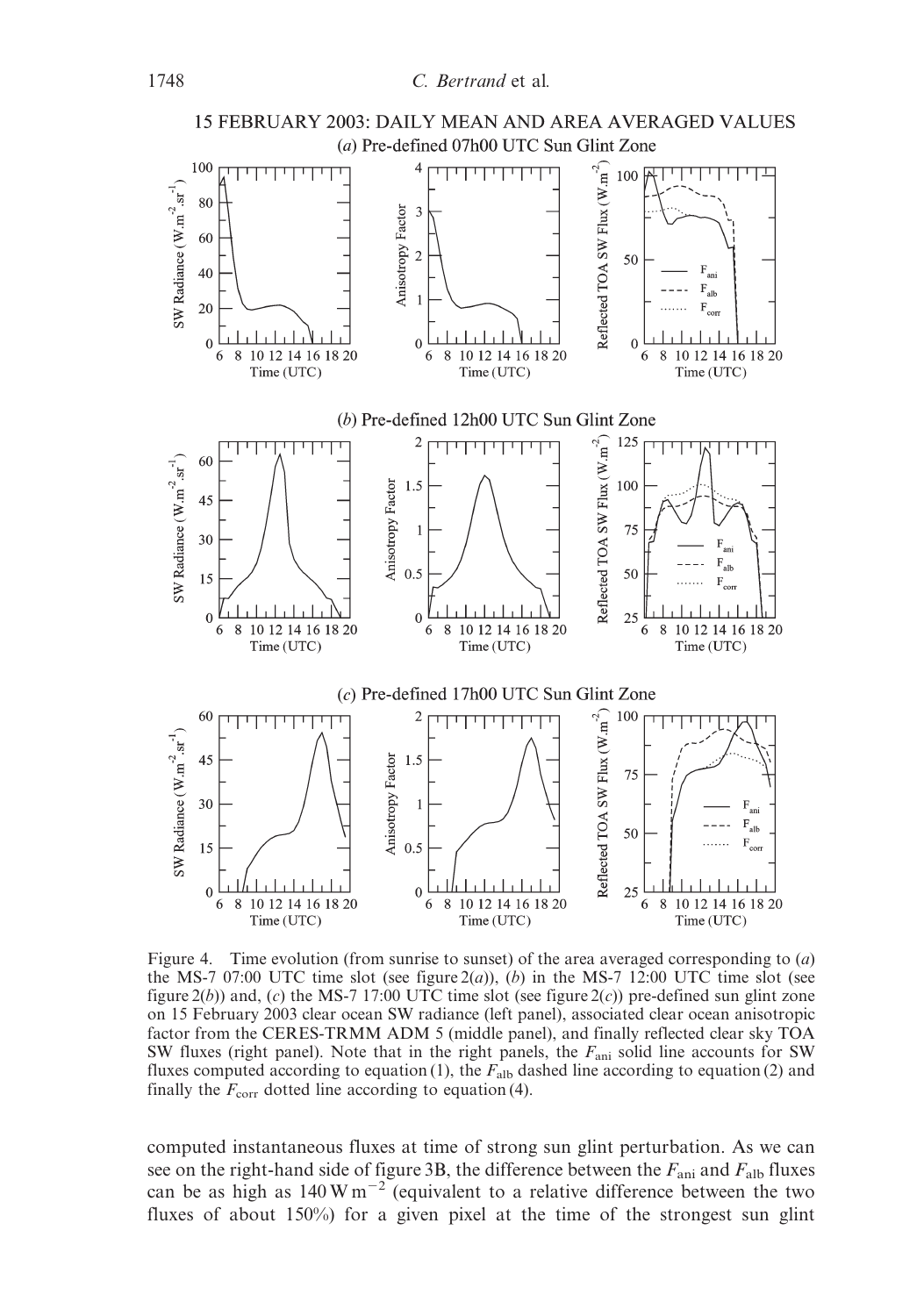

Figure 5. Time evolution (from sunrise to sunset) of the February 2003 monthly mean and pre-defined sun glint zone area averaged computed from  $(a)$  the daily MS-7 07:00 UTC time slot,  $(b)$  the daily MS-7 12:00 UTC time slot and,  $(c)$  the daily MS-7 17:00 UTC time slot clear ocean SW radiance (left panel), associated clear ocean anisotropic factor from the CERES-TRMM ADM 5 (middle panel), and finally reflected clear sky TOA SW fluxes (right panel). Note that in the right panels, the  $F_{\text{ani}}$  solid line accounts for SW fluxes computed according to equation (1), the  $F_{\text{alb}}$  dashed line according to equation (2) and finally the  $F_{\text{corr}}$  dotted line according to equation (4).

contamination. Averaged over all the clear ocean pixels located inside the predefined sun glint zone on 15 February 2003, the difference between the two fluxes at time of the strongest sun glint perturbation decreases to about 27 W  $\text{m}^{-2}$  (equivalent to a relative difference of about 28.5%) (see the right-hand side of figure  $4(b)$ ). This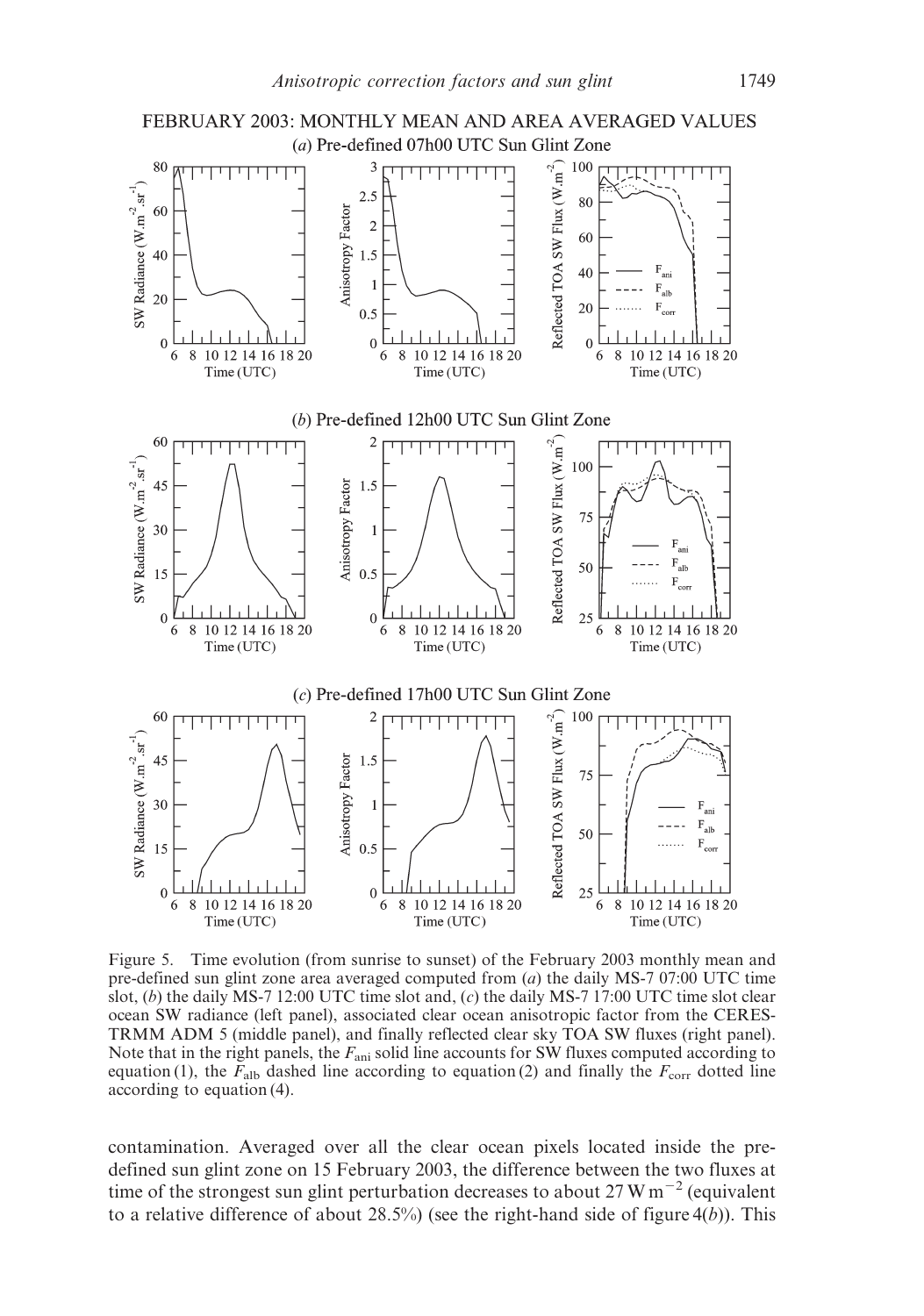

Figure 6. Time evolution (from sunrise to sunset) of the July 2003 monthly mean and predefined sun glint zone area averaged computed from  $(a)$  the daily MS-7 07:00 UTC time slot, (b) the daily MS-7 12:00 UTC time slot and,  $(c)$  the daily MS-7 17:00 UTC time slot clear ocean SW radiance (left panel), associated clear ocean anisotropic factor from the CERES-TRMM ADM 5 (middle panel), and finally reflected clear sky TOA SW fluxes (right panel). Note that in the right panels, the  $F_{\text{ani}}$  solid line accounts for SW fluxes computed according to equation (1), the  $F_{\text{alb}}$  dashed line according to equation (2) and finally the  $F_{\text{corr}}$  dotted line according to equation (4).

reduction originates in the simple sun glint discrimination method (e.g. a glint angle threshold value) we use to define the sun glint area and the presence of cloudy pixels in the selected area. Indeed, ocean pixels located inside the selected sun glint area are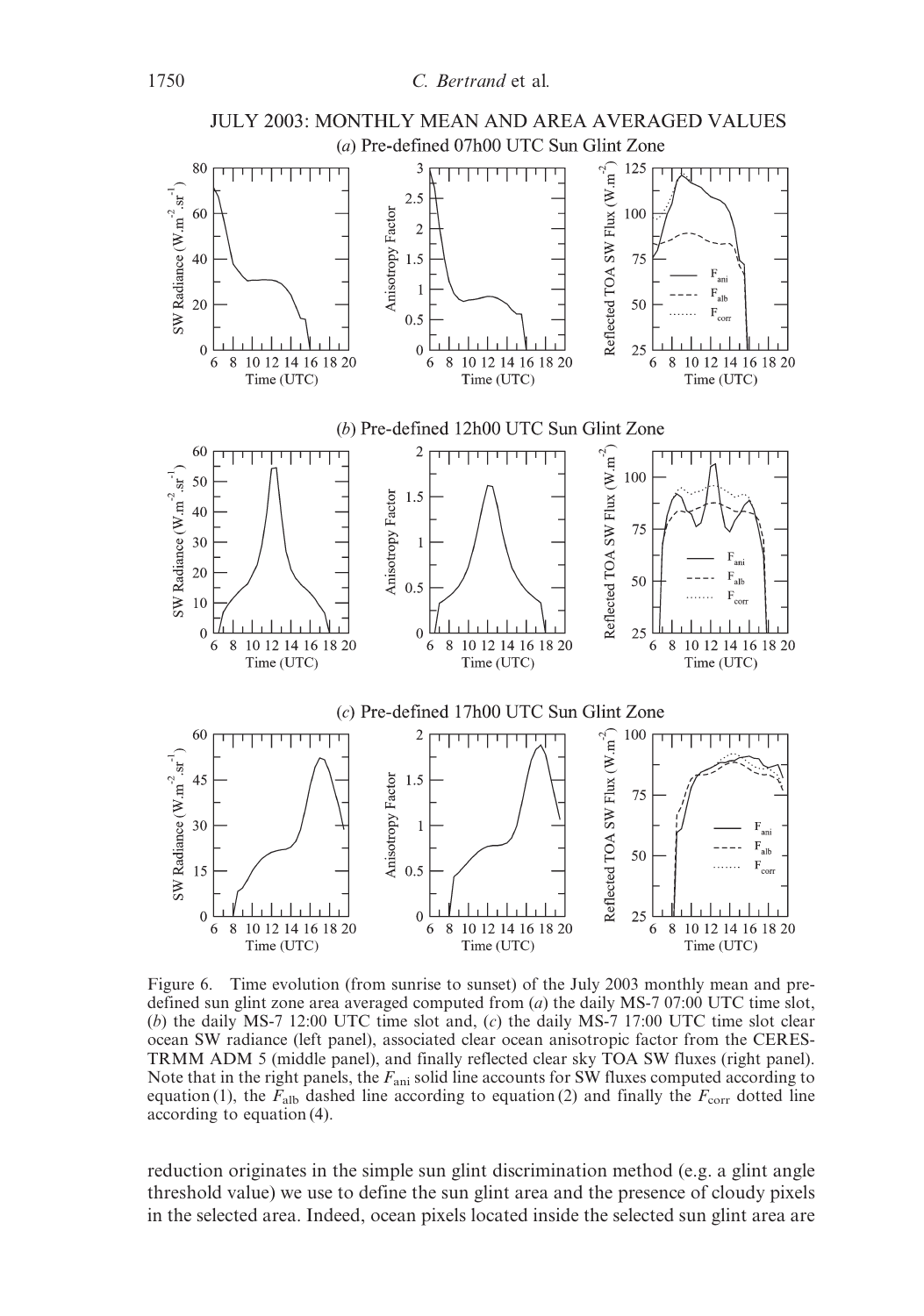contaminated differently by sun glint, and the presence of clouds above ocean pixels can potentially unable us to account for strongly contaminated pixels in our clearsky averaging process. As an example, the right-hand side of figure  $5(b)$  reveals that on average for the month of February 2003, the difference between the mean  $F_{\text{ani}}$ and  $F_{\text{alb}}$  fluxes for the daily MS-7 12:00 UTC time slot pre-defined sun glint zone is about 7.2 W m<sup>-2</sup> (equivalent to a relative difference of about 7.5%), while the same in July 2003 accounts for a flux difference of  $18 \text{ W m}^{-2}$  (equivalent to a relative difference of about 19.5%). This difference between the February and July results originates in the fact that a larger number of strongly contaminated pixels have been included in the clear-sky July averaging process, possibly due to a reduced presence of clouds at times of strong sun glint perturbation in July 2003 compared with February 2003.

Essentially the same is reported regarding the TOA SW  $F_{\text{ani}}$  and  $F_{\text{alb}}$  fluxes differences at times of strong sun glint perturbation computed in the daily MS-7 07:00 and 17:00 UTC time slots sun glint areas (see right-hand side of figures  $3(a)$ –  $6(a)$  and  $3(c)$ – $6(c)$ ), except that the magnitudes of the differences between  $F_{\text{ani}}$  and  $F_{\rm alb}$  are relatively smaller than those reported above for fluxes computed in the daily MS-7 12:00 UTC time-slot sun glint area. Some readers can be dumbfounded by the shape of the  $F_{\text{ani}}$  flux time series displayed on the right-hand side of figure 6(*a*). Indeed, while the radiance time series provided on the left-hand side of figure  $6(a)$ indicates a strong sun glint contamination early in the morning, the related SW flux time series presents a flux magnitude increase from 06:00 to 10:00. This confusing trend results from the simultaneous presence of both ocean pixels and inland water pixels inside the pre-defined daily MS-7 07:00 UTC time-slot sun glint area (see figure  $2(d)$ ) but in a changing proportion throughout the day. What happens is the progressive increase of the inland water pixels involved in our averaging clear sky process from one MS-7 slot to the other throughout the day. As these inland pixels present a larger surface albedo than ocean pixels, the corresponding enhancement in the reflected SW flux relative to the ocean pixels masks the sun glint perturbation in the flux time series early in the morning.

More surprising is the flux underestimation which is reported prior and after the time of strongest sun glint perturbation when comparing the  $F_{\text{ani}}$  and  $F_{\text{alb}}$  time series in the right panels figures  $3(b)$ –6(b). Based on the difference between the curves  $F_{\text{ani}}$ and  $F_{\text{alb}}$  in the right-hand side of figure 3(b), we see that the pixel is affected by sun glint from approximately 08:30 to 15:30 (i.e. 7 h). On the other hand, the pixel SW radiance time series (left-hand side of figure  $3(b)$ ) only reveals a sun glint contamination of about 2 h corresponding to the flux overestimation time period in the  $F_{\text{ani}}$  time series on the right-hand side of figure 3(b). The two time periods of about 2:30 h surrounding the time of strong sun glint perturbation which exhibit a SW flux underestimation originate in CERES-TRMM broadband clear ocean SW ADM anisotropic correction factors (see the middle panel of figure  $3(b)$ ). ADM anisotropic factors tend to over-correct the SW radiance in the vicinity of the sun glint period when the SW radiance-to-flux conversion is performed. Such an overcorrection of the radiance leading to an underestimation of the flux is also found in the  $F_{\text{ani}}$  time series computed in the daily MS-7 07:00 UTC time slot pre-defined sun glint area (see the right-hand side of figures  $3(a)$ – $5(a)$ ). Although of reduced magnitude, a time period of flux underestimation can also be observed in the  $F_{\text{ani}}$ time series computed over the daily MS-7 17:00 UTC time slot pre-defined sun glint zone (see the right-hand side of figures  $3(c)$ –6(c)).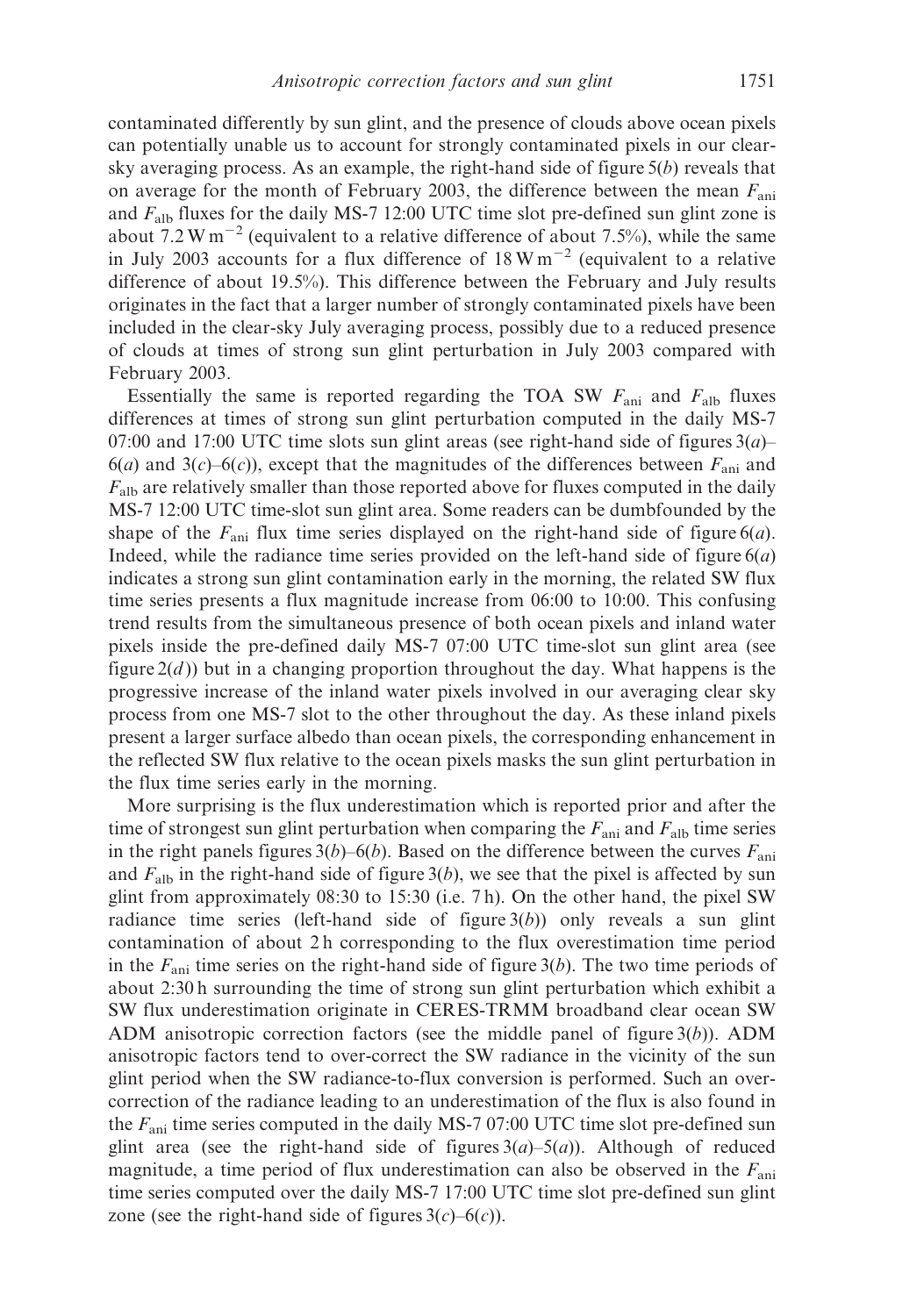#### 4.2 Wind speed influence

As previously mentioned, we have considered until now the CERES-TRMM SW ADM 5 (i.e. all wind speeds clear sky ocean ADM) when performing the radiance to  $F_{\text{ani}}$ conversion or the  $F_{\text{alb}}$  interpolation (figures 3–6). However, theoretical calculations have shown that the upward radiance at TOA could behave differently when oceansurface wind speed and direction change (e.g. Masuda 1998). In contrast to previously derived ADMs (e.g. ERBE ADMs), the effects of ocean winds have been explicitly included in the CERES broadband ADMs. Separate clear ocean SW ADMs have been defined for four intervals of wind speed corresponding to the 0–25th, 25–50th, 50–75th, and 75–100th percentiles of the wind speed probability density function at the 10 m level in addition to an all-wind-speed clear ocean ADM. These correspond to wind-speed intervals of approximately <3.5, 3.5–5.5, 5.5–7.5, and >7.5 m s<sup>-1</sup>.

Figure 7 presents for a given pixel located inside the pre-defined MS-7 12:00 UTC time slot sun glint area on 15 February 2003 the different  $F_{\text{ani}}$  and  $F_{\text{alb}}$  flux time series resulting from the conversion of the pixel radiance time series when considering the various wind-speed dependent SW ADMs. As we can see in figure  $7(c)$ , the magnitude of the anisotropic factor is inversely proportional to the wind speed. For calm oceans, when the wind speeds are below  $3.5 \text{ m s}^{-1}$ , the ocean surface is relatively flat, and the sun light is specularly reflected. The sun glint effects decrease dramatically as the viewing geometries change. At higher wind speeds, the ocean surface acts as diffuse reflectors, and whitecaps are formed (e.g. Cox and Munk 1954a, b). The principal effect of the rough surface is to reflect the direct solar beam into a range of angles; the rougher the sea, the wider the range. Thus, in the sun glint region, sunlight that was supposed to be specularly reflected has been scattered in all directions because the ocean surface no longer reflects like a flat mirror. Therefore, the reflectance in the sun glint region is weakened.

Figure  $7(e)$  indicates that accounting for the wind-speed influence on the ocean's bidirectional reflectance has an impact on the retrieved SW flux value not only at times of strong sun glint perturbation but also during the time period surrounding the sun glint perturbation. First, while the magnitude of the reflected solar radiation is inversely proportional to the wind speed, none of the five clear ocean wind-speeddependent ADMs copes satisfactorily with the sun glint contamination of the SW radiance given in figure  $7(a)$ . Whatever the wind speed range may be, all the five computed  $F_{\text{ani}}$  flux time series overestimate the magnitude of the reflected TOA SW flux at time of strong sun glint perturbation in comparison with the magnitude range reported when interpolating the clear ocean wind-speed-dependent ADM flux at the solar zenith angle of observations (see figure  $7(f)$ ). Second, the magnitude of the flux underestimation which occurs in the region surrounding the strong sun glint perturbation is inversely proportional to the wind speed. Third, figure  $7(e)$  shows that the retrieved fluxes exhibit some ADMs dependent fluctuations, as these fluctuations cannot be explained by the shape of the SW radiance given in figure  $7(a)$ . This is particularly well illustrated in figure  $7(e)$  for the time period ranging from 9:00 to 12:00. By contrast, fluctuations reported from 15:00 to 17:00 in figure  $7(e)$  can be detected in the SW radiance time series in figure  $7(a)$ .

These deficiencies in the SW fluxes estimation could originate in the CERES ADMs angular bins resolution. Anisotropy of Earth's scenes generally varies with viewing geometry (and cloud/clear-sky properties) in a continuous manner, whereas the CERES ADMs are defined for discrete angular bins (and scene types). To overcome such a difficulty, we estimate anisotropic factors by linearly interpolating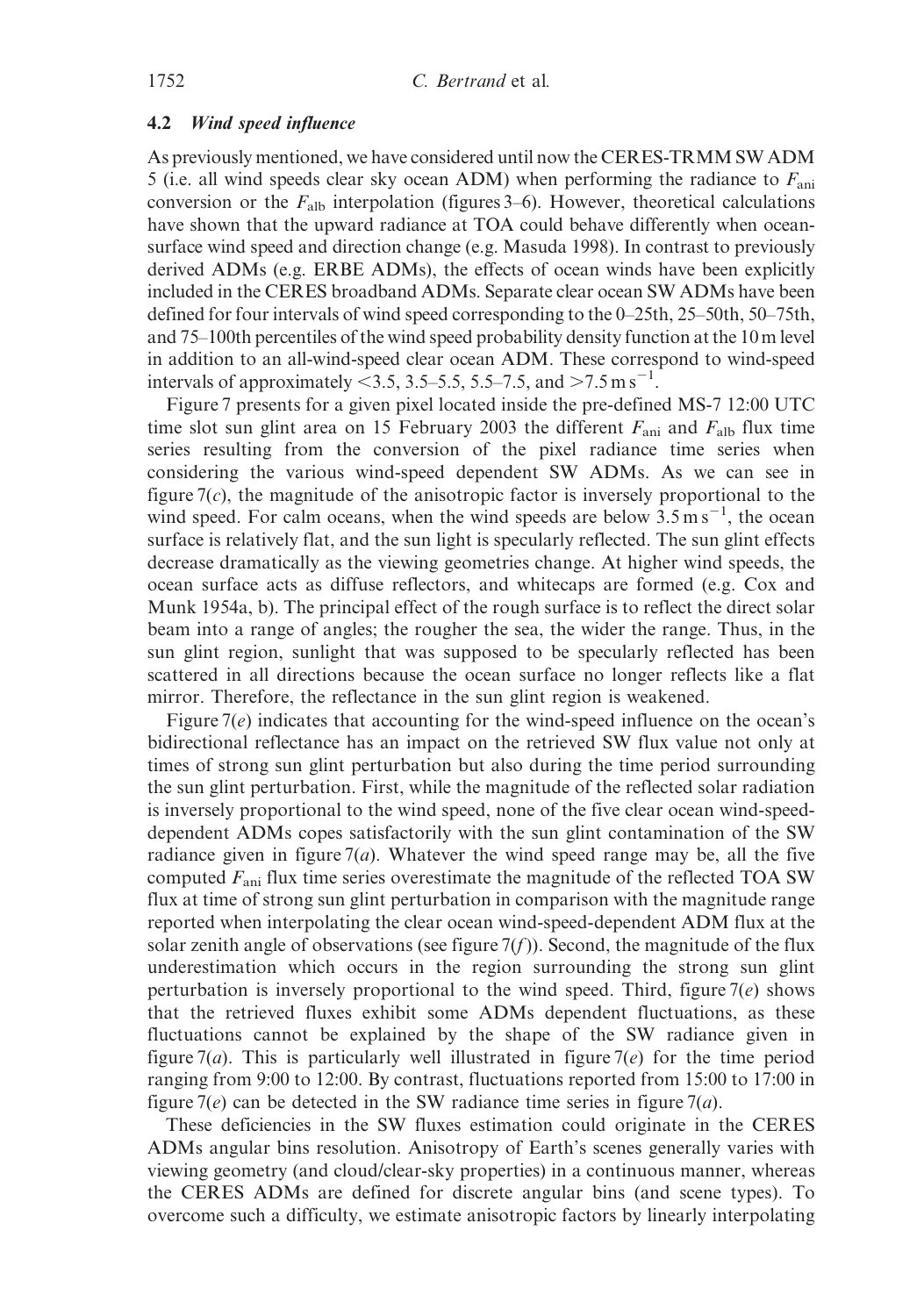

Figure 7. Wind-speed influence on the bidirectional reflectance of the ocean. The evolution (from sunrise to sunset on 15 February 2003) of  $(a)$  the clear-sky SW radiance for a given pixel located inside the MS-7 12:00 UTC time slot pre-defined sun glint area with acquisition geometry throughout the day provided panel (b) (RAA=relative azimuth angle, SZA=solar zenith angle and, VZA=viewing zenith angle). The corresponding CERES-TRMM SW ADM anisotropic factor and TOA broadband albedo are displayed panels  $(c)$  and  $(d)$ , respectively. Panel (e) presents the reflected TOA SW fluxes time series resulting from the radiance-to-flux conversion. Finally, panel  $(f)$  displays the wind-speed-dependent clear-sky ADMs fluxes interpolated at each pixel solar zenith angle of observation.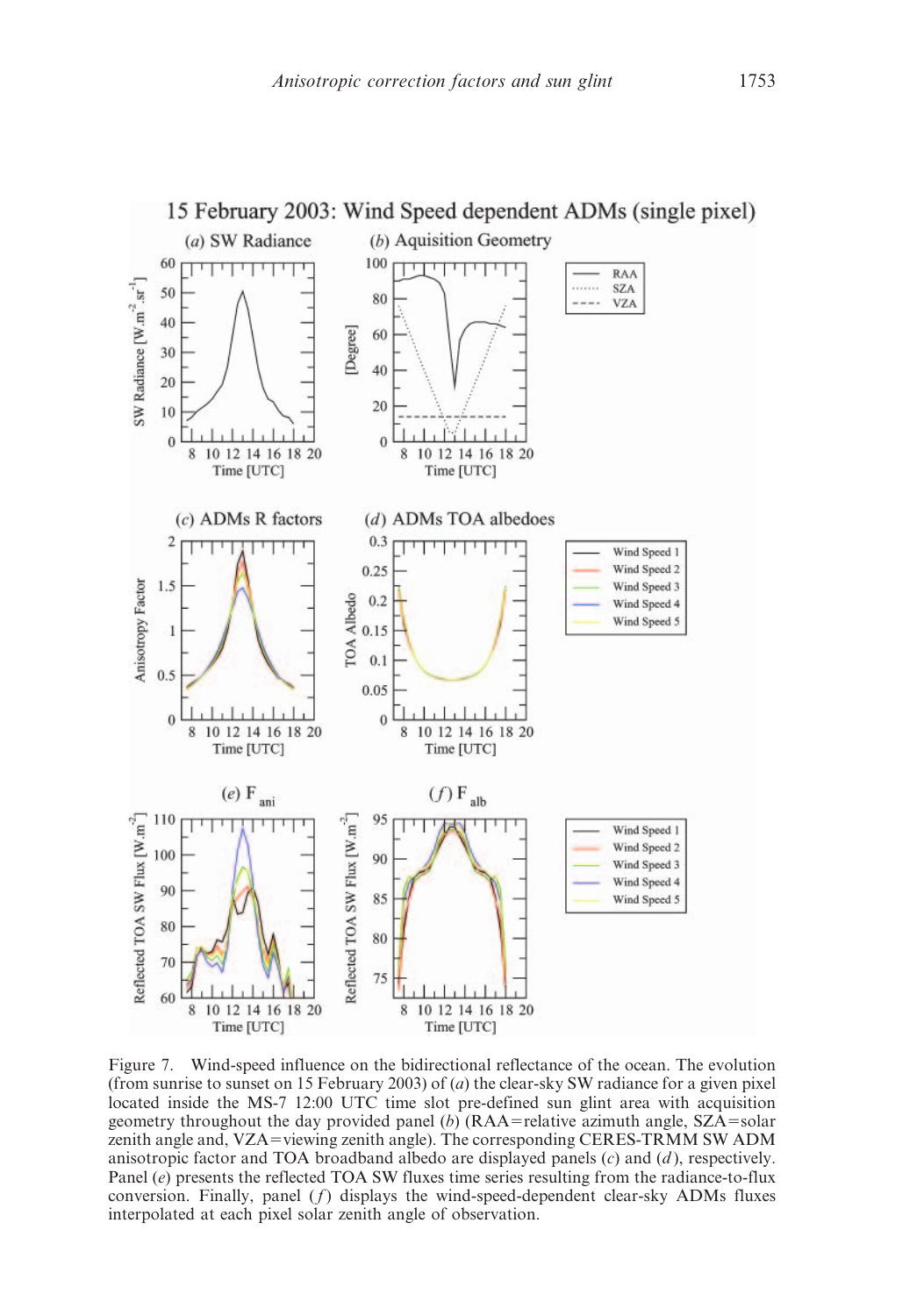bin-averaged ADM anisotropic factors to each observation angle. However, a bias in the retrieved flux will occur if linear interpolation is performed when the actual radiance varies nonlinearly within an angular bin. This is unfortunately the case when measured radiances are contaminated by sun glint.

#### 5. Temporal interpolation of fluxes from existing ADMs

As we can see, a number of limitations occur when computing instantaneous TOA SW flux from a radiance measurement contaminated by sun glint. When sun glint is observed by CERES (which flies on sun synchronous or precessing orbits), the CERES algorithm avoids making a radiance-to-flux retrieval. Instead, it uses climatological TOA albedos determined empirically for the wind speed and solar zenith angle corresponding to the observation (Loeb et al. 2003) (i.e. the  $F_{\text{alb}}$ solution in equation (2)). A limitation with such climatological SW fluxes (CERES-TRMM SW broadband ADMs only provide annual mean values and do not account for seasonal changes) relies on their climatological magnitude, which can be quite different from the actual SW flux magnitude on a given day or month in the year. Such a magnitude difference is apparent in the right-hand side panels of figures 3–6 when comparing the  $F_{\text{ani}}$  and  $F_{\text{alb}}$  SW fluxes time series outside the temporal region(s) affected by sun glint. As an example, the right-hand side figure  $3(c)$  indicates that the difference between the retrieved and the climatological SW flux prior to the sun glint contamination can be as high as  $20 \,\mathrm{W\,m}^{-2}$  (equivalent to a relative difference of about 25%) for a given pixel located inside the pre-defined MS-7 17:00 UTC time slot sun glint area on the 15 February 2003. Averaged over the daily MS-7 17:00 UTC time slot sun glint area, the right-hand side of figure  $5(c)$ reveals that the monthly mean difference between the two fluxes time series still reaches as high as about 14 W m<sup>-2</sup> (equivalent to a relative difference of about 17%) outside the sun glint region for February 2003. On the other hand, the difference between the two fluxes time series reduces to a few  $W m^{-2}$  for July 2003 (see righthand side of figure  $6(c)$ ). Therefore, according to the location and the time in the year, figures 3–6 reveal that while masking the imperfections resulting from the radiance-to-flux conversion, a shift from the  $F_{\text{ani}}$  time series to the  $F_{\text{alb}}$  time series at the time of sun glint perturbation could artificially increase or decrease the magnitude of the reflected TOA SW flux.

To overcome such difficulties, we suggest that advantage should be taken of both the high temporal sampling of the sun glint region afforded by the geostationary orbit of the Meteosat satellites and the information contained in the empirical clear ocean CERES-TRMM broadband SW ADMs. Namely, the method simply involves multiplying the clear ocean wind-speed-dependent ADM flux interpolated at the solar zenith angle of observation (Loeb *et al.*'s (2003)  $F_{\text{alb}}$  solution) by a correction factor,  $X(t)$ , allowing to account for the actual radiance measurements. The estimated flux in sun glint  $(F_{\text{corr}})$  at time t, is determined using the following expression:

$$
F_{\text{corr}}(t) = F_{\text{alb}}(t).X(t)
$$
\n<sup>(4)</sup>

where,  $F_{\text{alb}}(t)$  is the climatological ADM flux estimate and  $X(t)$  a correction factor allowing to account for actual radiance measurements:

$$
X(t) = \frac{F_{\text{ani}}(t_i)}{F_{\text{alb}}(t_i)} + \frac{F_{\text{ani}}(t_f)}{F_{\text{alb}}(t_f)} - \frac{F_{\text{ani}}(t_i)}{F_{\text{alb}}(t_i)}}{t_f - t_i} \cdot (t - t_i)
$$
(5)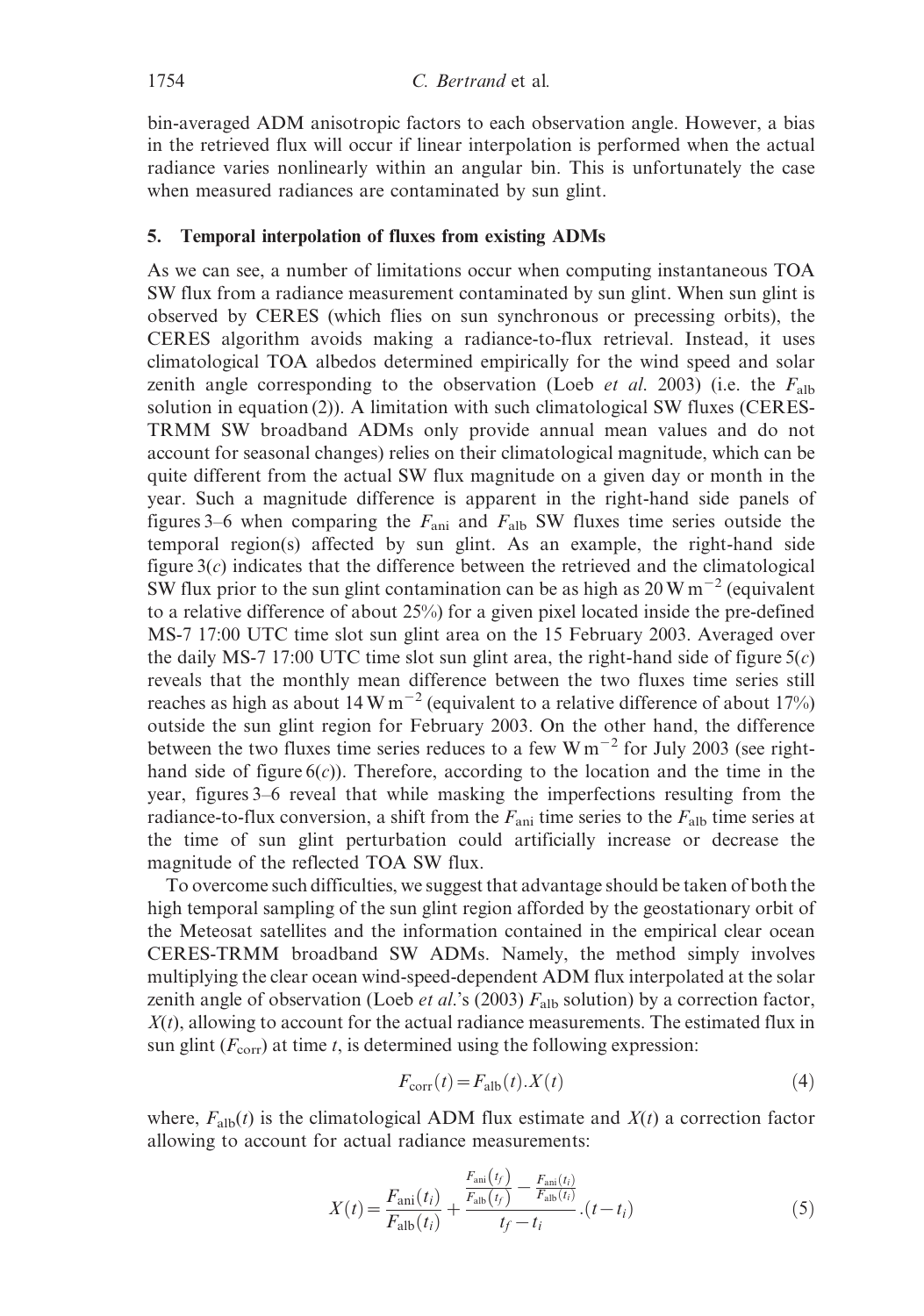where  $t_i$  and  $t_f$  define the time interval during which the correction is applied. By setting  $t_i$  equal to the time of the first local maximum appearing (due to the fluxes underestimation occurring when using the CERES ADMs anisotropic factor in regions surrounding the sun glint contamination to retrieve the reflected solar flux) in the  $F_{\text{ani}}$  clear sky, TOA reflected SW flux time series, and  $t_f$  to the third local maximum (the second local maximum being due to the flux overestimation at time of strong sun glint perturbation), we are able to correct both underestimated as well as overestimated fluxes. As we can see, during sun glint, the method does not actually provide a radiance-to-flux conversion but rather interpolates fluxes made prior and after sun glint. Note that for sun glint contamination of radiance measurements occurring in the vicinity of the sunrise (sunset), the correction factor,  $X(t)$ , is taken as invariant in time because only the left (right) part of the underestimation–overestimation–underestimation cycle is available from the  $F_{\text{ani}}$ time series and it will correspond to the ratio of  $F_{\text{ani}}(t_f)/F_{\text{alb}}(t_f)$   $(F_{\text{ani}}(t_i)/F_{\text{alb}}(t_i))$ . Similarly, for a cloud-contaminated radiance measurement at time  $t_i(t_i)$ , clear sky flux  $F_{\text{ani}}(t_i)$  ( $F_{\text{ani}}(t_f)$ ) cannot be estimated, and the correction factor,  $X(t)$ , will be given by the ratio  $F_{\text{ani}}(t_i)/F_{\text{alb}}(t_i)$  ( $F_{\text{ani}}(t_i)/F_{\text{alb}}(t_i)$ ). Finally, when both  $F_{\text{ani}}(t_i)$  and  $F_{\text{ani}}(t_f)$  are undetermined due to cloud contaminations of the radiance measurements, the correction factor,  $X(t)$ , is set to 1.

The  $F_{\text{corr}}$  dotted lines on the right-hand side of figures 3–6 illustrates the effect of our correction factor on the retrieved instantaneous SW fluxes at the TOA. The benefit of the correction factor over a simple interpolation of the ADM flux at the solar zenith angle of observations is apparent if we compare, for example, the  $F_{\text{corr}}$  curve (dotted line) with the  $F_{\text{alb}}$  curve (dashed line) on the right-hand side of figure 3.

### 6. Final discussion and conclusions

Because satellite radiometers do not measure the instantaneous reflected SW flux at the TOA directly, ADMs are required to relate the actual radiance measurement to flux at a given solar angle, satellite-viewing geometries, and surface and atmospheric conditions. Considering the newly developed CERES-TRMM broadband SW ADMs (Loeb et al. 2003), we have investigated if the associated anisotropic correction factors allow clear-sky reflected SW TOA fluxes to be satisfactorily retrieved when radiance measurements are contaminated by sun glint. Analyses of TOA outgoing SW radiative flux time series estimated from MS-7 visible radiance measurements over pre-defined oceanic areas of sun glint occurrence have highlighted some limitations when performing radiance-to-flux retrievals in sun glint that are directly related to the ADMs.

First, while CERES-TRMM SW ADMs present a major advance over ERBE ADMs, the angular bins used to define CERES ADMs are unfortunately still too coarse to adequately account for the large radiance variations when satellite viewing geometry moves towards the ocean specular reflection zone. Namely, our results indicate that using the anisotropic correction factors from the clear ocean CERES-TRMM broadband SW ADMs to retrieve the outgoing clear-sky SW flux at the TOA leads to an overestimation of the flux magnitude in the sun glint region and, on the contrary, an underestimation in the surrounding regions.

Second, while an estimation of anisotropic factors by linearly interpolating CERES-TRMM SW ADMs bin-averaged anisotropic factors to each observation angle can reduce angular bin discretization errors, such an interpolation can bias the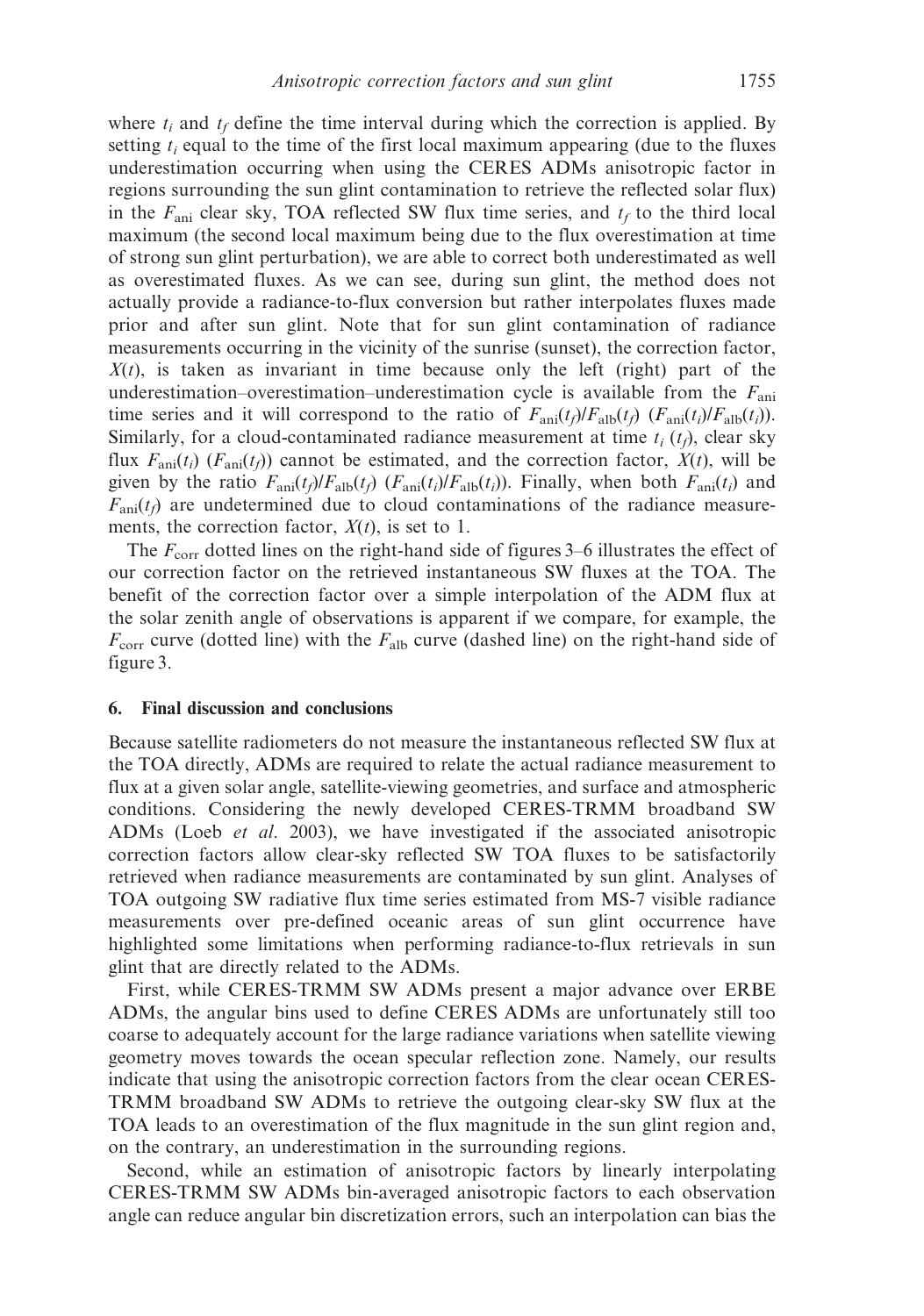SW flux computation when radiance measurement is contaminated by sun glint because the actual radiance varies nonlinearly within the angular bin.

Taking advantage of the high temporal sampling afforded by the geostationary orbit of the Meteosat-7 satellite and the information enclosed in the CERES-TRMM broadband SW ADMs, we have shown that it is possible to provide valuable, better clear-sky SW flux estimation from radiance measurements contaminated by sun glint. By interpolating the clear ocean wind-speed-dependent ADM TOA albedo at the solar zenith angle of observations, Loeb et al. (2003) were only able to compute and deliver instantaneous ADM climatological fluxes values. Here, by taking into account all visible MS-7 slots over a day, we are able to identify for each pixel, which had radiance measurements affected by sun glint, the full underestimation–overestimation–underestimation cycle in the retrieved instantaneous SW fluxes time series. This allows us to substitute all the erroneous fluxes in the time series by the clear ocean wind-speed-dependent ADM fluxes interpolated at the solar zenith angle of observations as in Loeb *et al.* (2003) but scaled in order to account for actual radiance measurements. Information from instantaneous clearsky SW fluxes retrieved before and after the sun glint contamination of the measured radiances is used to determine the magnitude of the scaling factor.

However, as our scheme does not actually provide a radiance-to-flux conversion during sun glint, but rather interpolates fluxes made prior and after sun glint, if wind speed or aerosol conditions suddenly change during sun glint and return to their initial conditions after sun glint, the change would not be observed in the TOA flux time series. This certainly constitutes a severe limitation in the accuracy of the delivered geostationary SW flux, as we have seen that for a water pixel sampled by a geostationary radiometer, the signature of the sun glint contamination in its SW flux time series can reach up to 7 h over the day. Therefore, the accuracy of the estimated SW fluxes should ideally be inferred each time at least one other instrument looks simultaneously at the same ocean target but from different angles allowing a glintfree scene.

#### Acknowledgements

This study was supported by the 'Prodex program' (Contract PRODEX-7 contract no. 15162/01/NL/SFe (IC), Belgian State, Prime Minister's Office, Federal Office for Scientific, Technical and Cultural Affairs).

#### References

- BARKSTROM, B.R., 1984, The Earth Radiation Budget Experiment (ERBE). Bulletin of the American Meteorological Society, 65, pp. 1170-1186.
- CLERBAUX, N., 2002, Meteosat Count Versus CERES-TRMM Unfiltered Radiance, RMIB GERB Technical Note MSG-RMIB-GE-TN-0036, Brussels.
- COX, C. and MUNK, W., 1954a, Measurements of the roughness of the sea surface from photographs of the sun's glitter. Journal of the Optical Society of America, 44, pp. 838–850.
- COX, C. and MUNK, W., 1954b, Statistics of the sea surface derived from sun glitter. Journal of Marine Research, 13, pp. 198–227.
- GIGLIO, L., DESCLOITRES, J., JUSTICE, C.O. and KAUFMAN, Y.J., 2003, An enhanced contextual fire detection algorithm for MODIS. Remote Sensing of the Environment, 87, pp. 273–282.
- HARRIES, J.E. and CROMMELYNCK, D., 1999, The geostationary earth radiation budget experiment on MSG-1 and its potential applications. Advances in Space Research, 24, pp. 915–919.